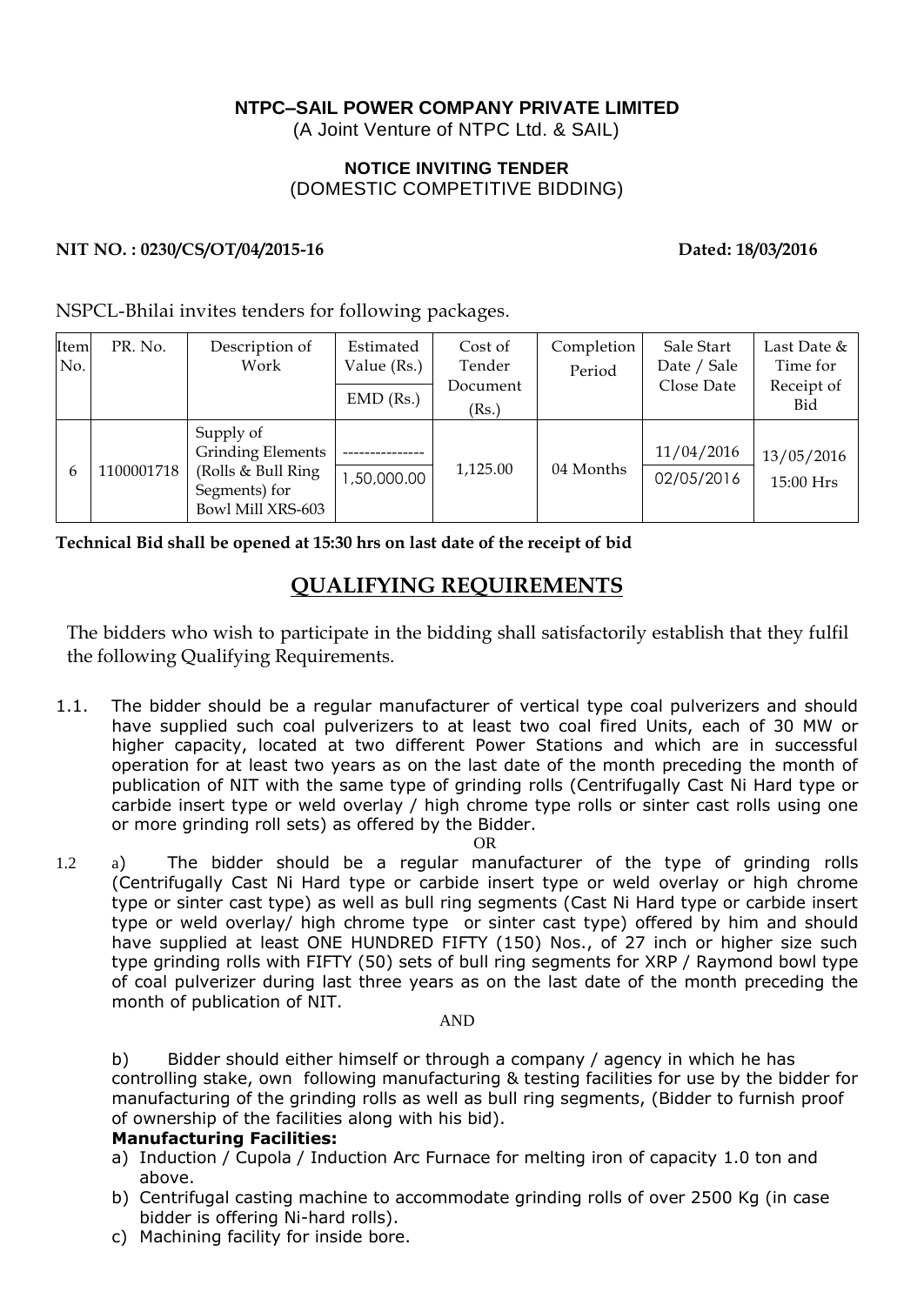### **Testing Facilities:**

- a) Chemical Composition testing
- b) Magnetic particle testing machine.
- c) Hardness testing.
- d) Ultrasonic testing machine to check tread to core bond.
- e) Micro Structure testing.
- f) Ultrasonic testing machine to check tread thickness.
- g) Inside Micrometers to check inside taper measurement.
- h) Spectrometer / spectrogram.

OR

- 1.3 The bidder should be a regular manufacturer of grinding rolls as well as bull ring segments for vertical type coal pulverizers and should have supplied at least Fifty (50) Nos., of grinding rolls and seventeen (17) sets of bull ring segments for vertical type coal pulverizers and should have an ongoing collaboration / license agreement with a manufacturer who meets the qualifying requirements as stipulated at Clause 1.2 (a) above. In such a case bidder along with his collaborator shall furnish a Deed of Joint Undertaking (DJU) for successful performance of the grinding rolls and Bull Ring Segments offered by him. Further Bidder should have manufacturing and testing facilities as per 1.2(b) above and shall offer only the type of grinding rolls (i.e. Centrifugally Cast Ni Hard type or carbide insert type or weld overlay / high chrome type or sinter cast type) as well as bull ring segments ( i.e. Cast Ni Hard type or carbide insert type or high chrome type or sinter cast type) for which his collaborator is qualified.
- 1.4 The bidder should have an average annual turnover during the last 3 years ending  $31<sup>st</sup>$ March of the previous financial year, not less than Rs. 85.33 lakh (Rupees Eighty five lakhs thirty three thousand only).
- 1.5 The Bidder should have experience of having successfully executed supply of Vertical Coal pulverisers / Grinding elements for coal mills during the last seven (7) years ending last date of the month preceding the month of publication of NIT of following values: :

 Single order of value not less than Rs. 68.26 lakhs. OR Two orders of value not less than Rs. 42.67 lakhs each. OR

Three orders of value not less than Rs. 34.13 lakhs each.

#### **Note:**

- 1. Bidder is requested to clearly stipulate hereunder the route under which the qualification is being sought. Bidder is also required to submit along with the bid all necessary documents to establish Bidder's qualification.
- 2. The supply values at Clause 1.5 shall be considered inclusive of taxes and duties.

## **TERMS AND CONDITIONS**

- 1 Bid documents will be issued to all the parties on their request for issue of bid documents without prima-facie examination of their qualification status. However, issue of bid documents shall not mean that bidders are considered qualified. Such requests must be submitted on or before **02.05.2016** on any working day between 9 AM to 5.30 PM with cost of tender documents of **Rs.1,125.00** in the form of crossed demand draft from any Nationalized Bank in favour of NSPCL-Bhilai, payable at Bhilai. Cash payment/money order will not be accepted. Tender document fee will not be refunded. **Request for tender documents received after the sale close date as mentioned above due to delays postal/courier services shall not be entertained.**
- 2. Complete set of bidding documents are also available on [www.ntpctender.com](http://www.ntpctender.com/) or [www.nspcl.co.in](http://www.nspcl.co.in/) and prospective bidders can down load the same for submission of bids after tendering the cost of bidding documents directly on the website upto **02.05.2016.**
- 3. The tender documents duly filled in, stamped and signed on each page has to reach the below address on or before **15:00 hours on 13.05.2016**.